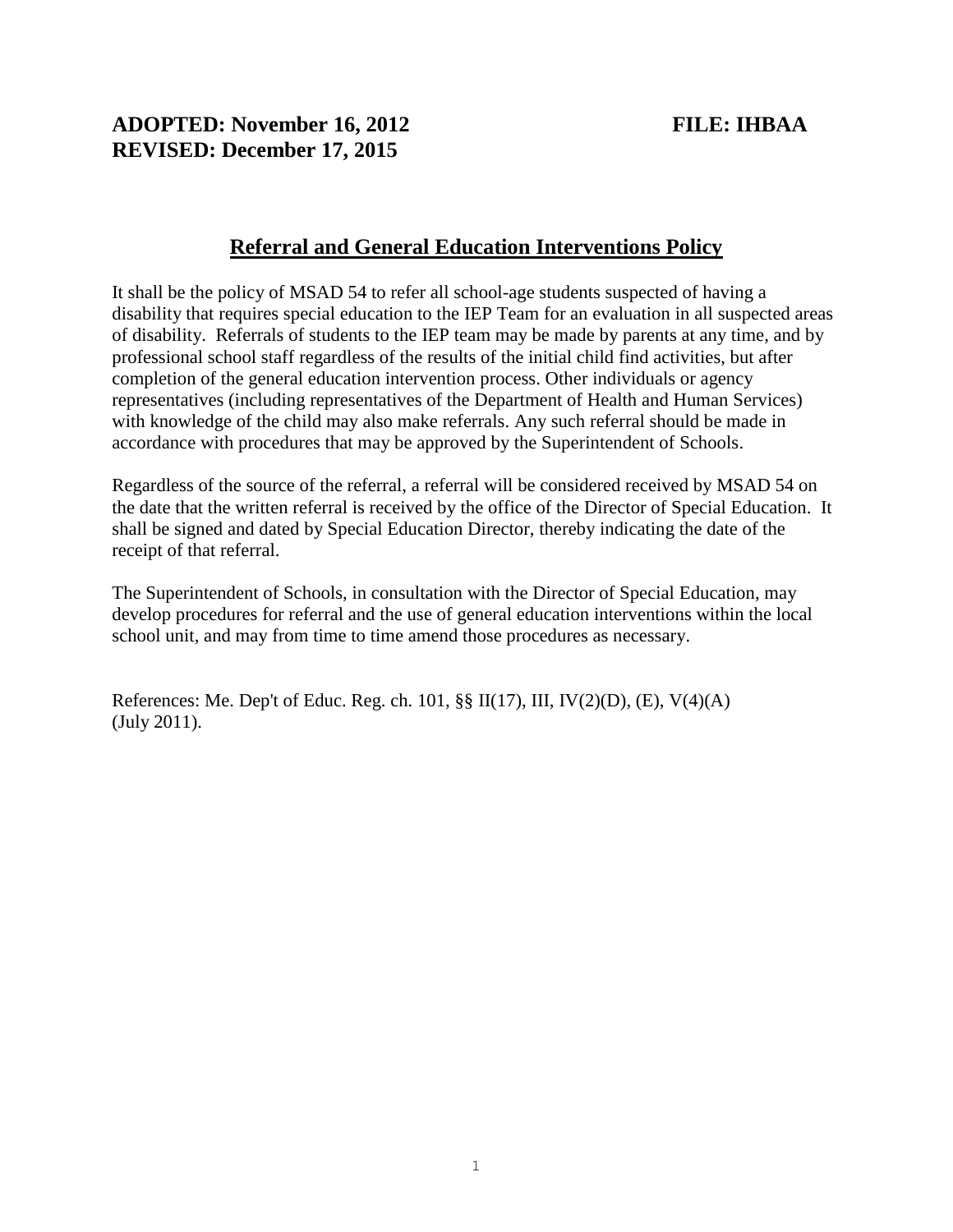## **ADOPTED: November 16, 2012 FILE: IHBAA-R REVISED: December 17, 2015**

### **Referral Procedures and General Education Interventions**

MSAD 54 shall refer to the IEP Team all school-age students suspected of having a disability that requires special education and related services. Referrals to the IEP Team may be made by a child's parent, by professional school staff, or by others with knowledge of the child. Referrals should be made and processed consistent with these procedures.

**Referrals by parents.** A parent may refer his or her child to the IEP Team at any time. That referral shall be made in writing directly to the office of the Director of Special Education. Should the parent seek to make a referral through other professional staff (such as teachers, guidance counselors, or administrators), that professional staff member shall directly assist the parent in making the referral in writing to the office of the Director of Special Education. Should a parent attempt to make a referral orally, professional staff shall assist the parent in reducing that referral to writing and submitting it to the office of the Director of Special Education.

A parent referral shall be processed consistent with these procedures and governing timelines even if the child is receiving interventions pursuant to MSAD 54's general education interventions. Those general education interventions shall continue during the referral process, however.

**Referrals by staff.** Any professional employee of MSAD 54 may refer a child to the IEP Team regardless of the results of initial child find activities, but only after completion of any general education intervention process used by MSAD 54. MSAD 54 may move directly forward with the referral process in those circumstances where MSAD 54 and parent agree to do so. Even in that situation, however, general education interventions will continue during the referral process.

Professional school staff shall prepare a referral form in writing and shall submit that referral directly to the office of the Director of Special Education.

**Referrals by others.** Individuals or agency representatives (including representatives of the Department of Health and Human Services) with knowledge of the child may refer that child to the IEP Team regardless of the results of initial child find activities, but only after completion of any general education intervention process used by MSAD 54. MSAD 54 will move directly forward with the referral process in those circumstances where MSAD 54 and parent agree to do so. Even in that situation, however, general education interventions will continue during the referral process.

Should such a person attempt to make a referral orally, professional staff shall assist that person in reducing that referral to writing and submitting it to the office of the Director of Special Education.

**Receipt of Referral.** Regardless of the source of the referral, a referral is received by MSAD 54 on the date that the written referral is received by the office of the Director of Special Education.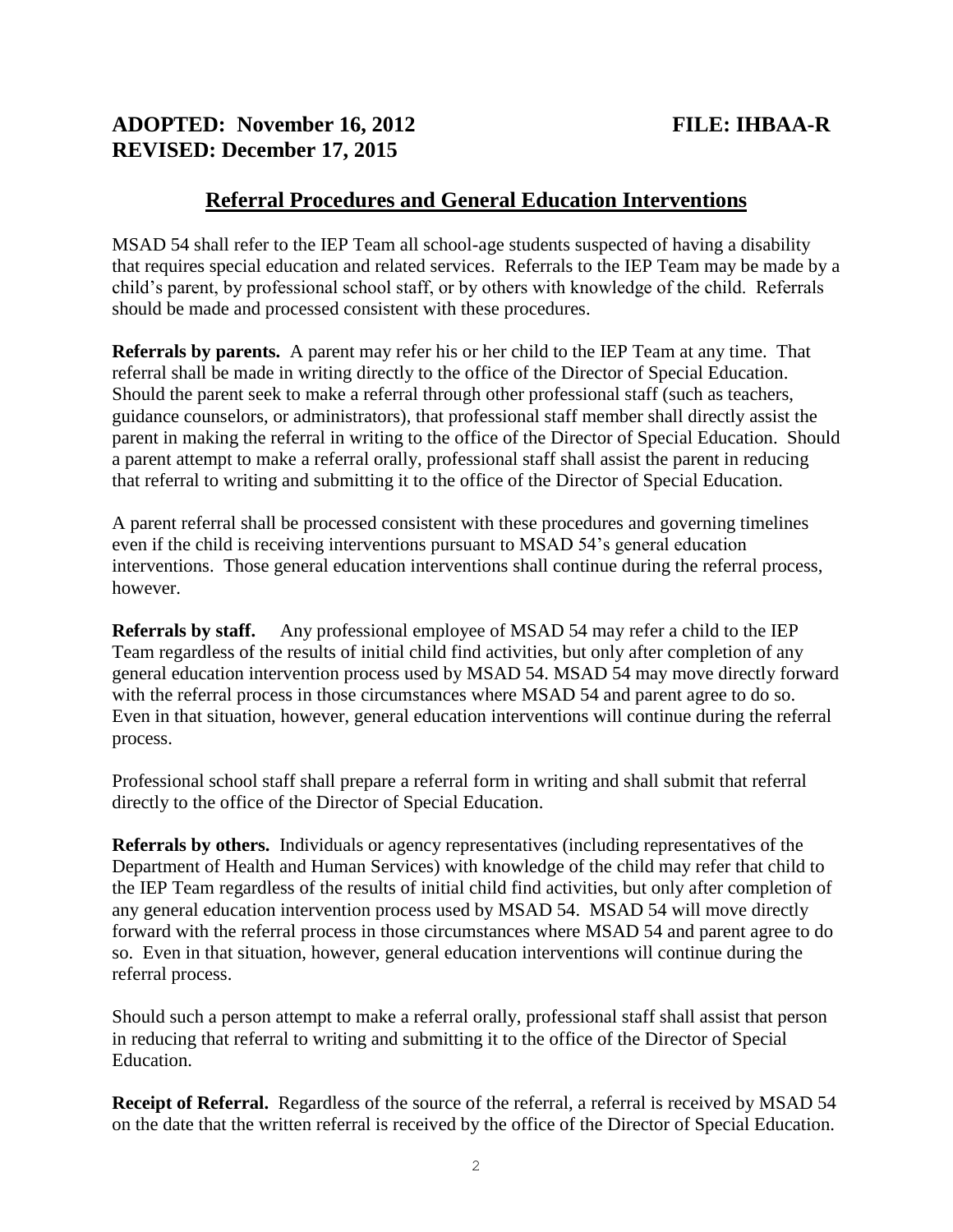It shall be signed and dated by the Special Education Director or designee, thereby indicating the date of the receipt of that referral.

**Time Line for Processing Referral.** Once the referral has been received in the office of the Director of Special Education, the IEP Team shall review existing evaluation data and determine the need for additional evaluations. The IEP Team may conduct its review without a meeting. If additional evaluations are needed, MSAD 54 must send a consent to evaluate form to the parent within 15 school days of receipt of the referral. Also upon receipt of the referral (from any source), MSAD 54 shall send the parent its Written Notice form documenting that referral.

Once the office of the Director of Special Education receives the signed consent for evaluation back from the parent, MSAD 54 shall have 45 school days to complete the evaluation and to hold an IEP Team meeting to determine whether the student qualifies for special education services. If the student is identified as a child with a disability in need of special education, the Team should develop an IEP for that child either at that same meeting, or within 30 calendar days of determining that the student is eligible.

MSAD 54 shall implement the IEP as soon as possible following the IEP Team meeting when the child is found eligible, but no later than 30 calendar days after that meeting.

**Transfer Students.** Students who have already been identified as in need of special education services and who transfer into MSAD 54 from another school unit *within Maine* (and who had an IEP that was in effect in a previous school unit in Maine) shall on enrollment and in consultation with the parent be provided with FAPE (including services comparable to those described in the child's IEP from the previous school unit) until MSAD 54 either adopts the child's IEP from the previous unit or develops, adopts and implements a new IEP.

Students who have already been identified as in need of special services and who transfer into MSAD 54 from another school unit *from outside of Maine* (and who had an IEP that was in effect in a previous school unit in another state) shall on enrollment and in consultation with the parent be provided with FAPE (including services comparable to those described in the child's IEP from the previous school unit) until MSAD 54 conducts an evaluation (if determined to be necessary by MSAD 54) to determine whether the student is eligible for special education, and if so, develops, adopts and implements a new IEP.

If the transfer student's current IEP from his or her prior school unit is not available, or is believed to be inappropriate by either the parent or the school, MSAD 54 should develop a new IEP through appropriate procedures within a short time after the student enrolls at the school.

If a child transfers into MSAD 54 after the referral time line has begun in the previous school unit but before an eligibility determination has been made, the time line referenced above for completing that process shall not apply if MSAD 54 is making sufficient progress to ensure a prompt completion of the evaluation, and the parent and MSAD 54 agree to a specific time when the evaluation will be completed and the eligibility decision made.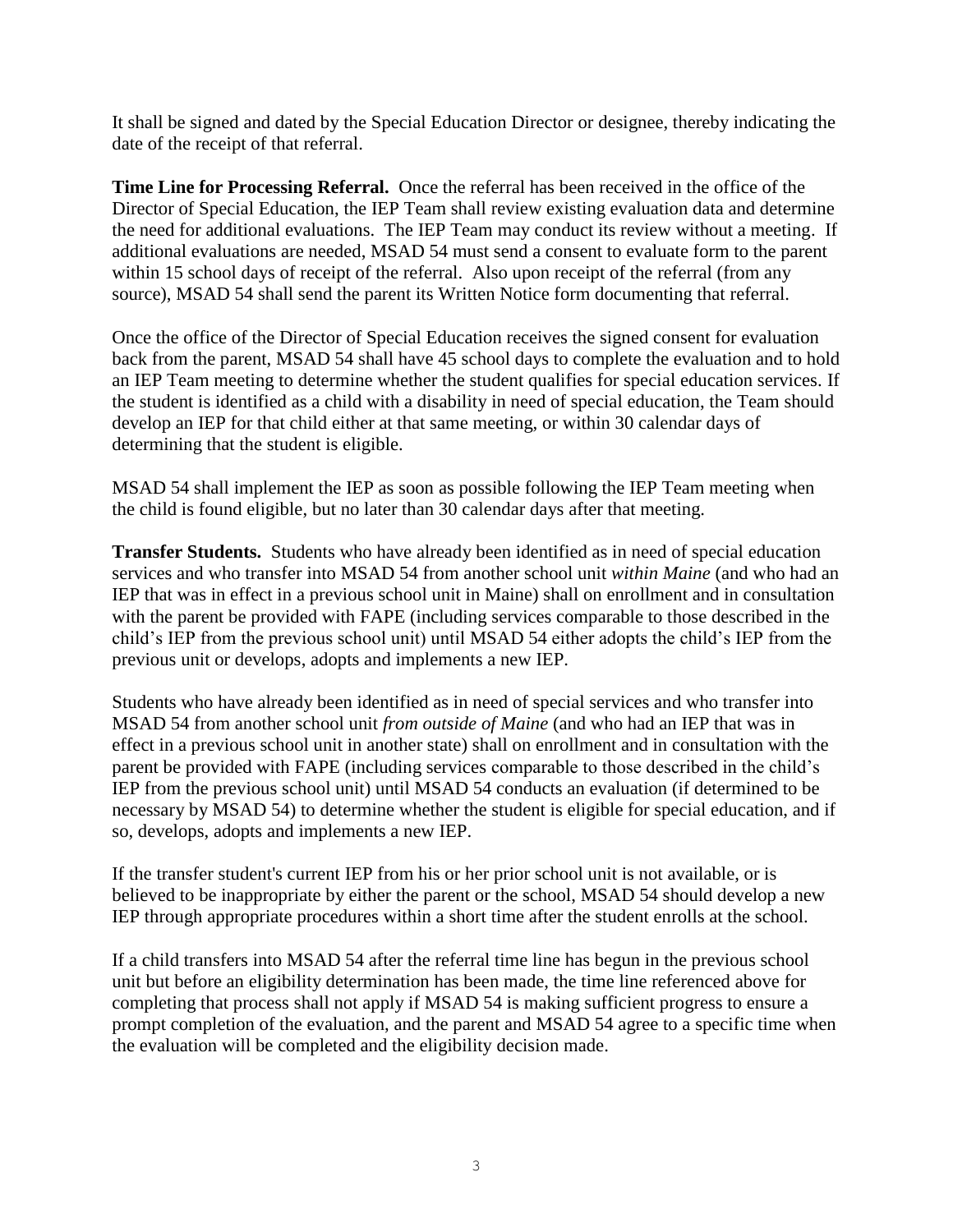### **General Education Interventions**

General education interventions are general education procedures involving regular benchmark assessment of all children, using curriculum based measurements, to monitor child progress and identify those children who are at risk of failing. Children who are at risk receive responsive interventions in the general education program that attempt to resolve the presenting problems of concern. General educators are encouraged to confer with specialists and teaching professionals, but general education personnel are responsible for the implementation of the intervention.

MSAD 54 shall implement general education interventions. These interventions shall include:

- a. Documentation that every child, prior to entering the general education intervention process, was provided with appropriate instruction in reading, including the essential components of reading instruction (as defined in section 1208(3) of the Elementary and Secondary Education Act of 1965 (ESEA), appropriate mastery based instruction in math, appropriate instruction in the writing process, and positive behavioral supports;
- b. A team-based decision-making process;
- c. Screening at reasonable intervals to determine whether all children are progressing toward meeting the content standards of the parameters for essential instruction and graduation requirements;
- d. Data Analysis of screening results focusing on determining to what extent all children are progressing toward meeting the content standards of the parameters for essential instruction and graduation requirements and identifying which children are not making adequate progress towards these goals and are in need of targeted general education interventions;
- e. A determination as to whether a child's assessed difficulties are likely the result of linguistic or cultural differences;
- f. Provision of research-based general education interventions targeted at the child's presenting academic and/or behavioral concerns as determined by screening results;
- g. Repeated formative assessments of student response to targeted interventions, conducted at reasonable intervals, that generate rate based measurable data for both specifying academic and behavioral concerns and monitoring child progress during general education interventions;
- h. Documentation that parents were notified about the process, given the opportunity to participate in instructional decision-making, and kept informed of their child's progress during targeted general education interventions;
- i. A team shall review the child's progress no later than 60 school days after the start of formal general education interventions and approximately every 30 school days thereafter. At each meeting the team shall review data on the child's progress to determine if modifications to the general education interventions are needed and/or if a referral to special education is indicated; and
- j. Provisions for targeted general education interventions to continue during any subsequent special education referral.

The parent of a child receiving general education interventions may request that the agency conduct a full and individual evaluation for possible special education eligibility determination at any time during MSAD 54's established general education intervention process.

The general education interventions developed through this pre-referral process shall continue in